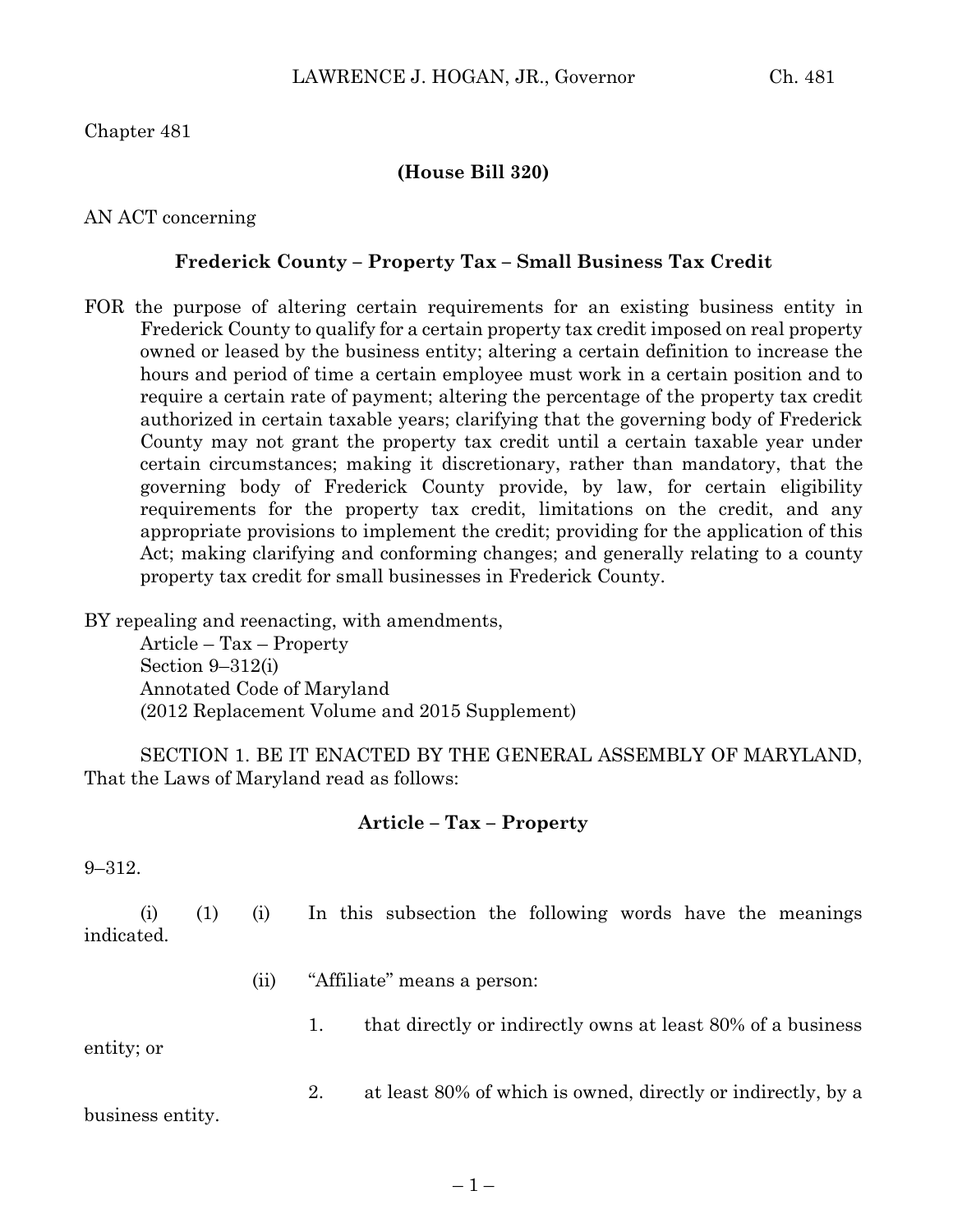(iii) "Business entity" means a person conducting a trade or business in the State that is subject to the State individual or corporate income tax or insurance premiums tax.

(iv) "Full–time position" means a position **[**requiring**] THAT:**

**1. REQUIRES** at least **[**840**] 1,800** hours of an individual's time **[**during at least 24 weeks in a 6–month period**] IN A CALENDAR YEAR; AND**

## **2. PAYS AT LEAST 150% OF THE FEDERAL MINIMUM**

**WAGE**.

(v) "New or expanded premises" means commercial or industrial real property, including a building or part of a building that has not been previously occupied, where a business entity or its affiliates locate to conduct business.

(vi) 1. "New permanent full–time position" means a position that

2. "New permanent full–time position" does not include a

B. created through a change in ownership of a trade or

is:

- A. a full–time position of indefinite duration;
- B. located in Frederick County;

C. newly created, as a result of the establishment or expansion of a business facility in the county; and

- D. filled.
- position that is:

A. created when an employment function is shifted from an existing business facility of the business entity or its affiliates located in Frederick County to another business facility of the same business entity or its affiliates, if the position does not represent a net new job in the county;

business;

county;

C. created through a consolidation, merger, or restructuring of a business entity or its affiliates, if the position does not represent a net new job in the

D. created when an employment function is contractually shifted from an existing business entity or its affiliates located in the county to another

Ch. 481 2016 LAWS OF MARYLAND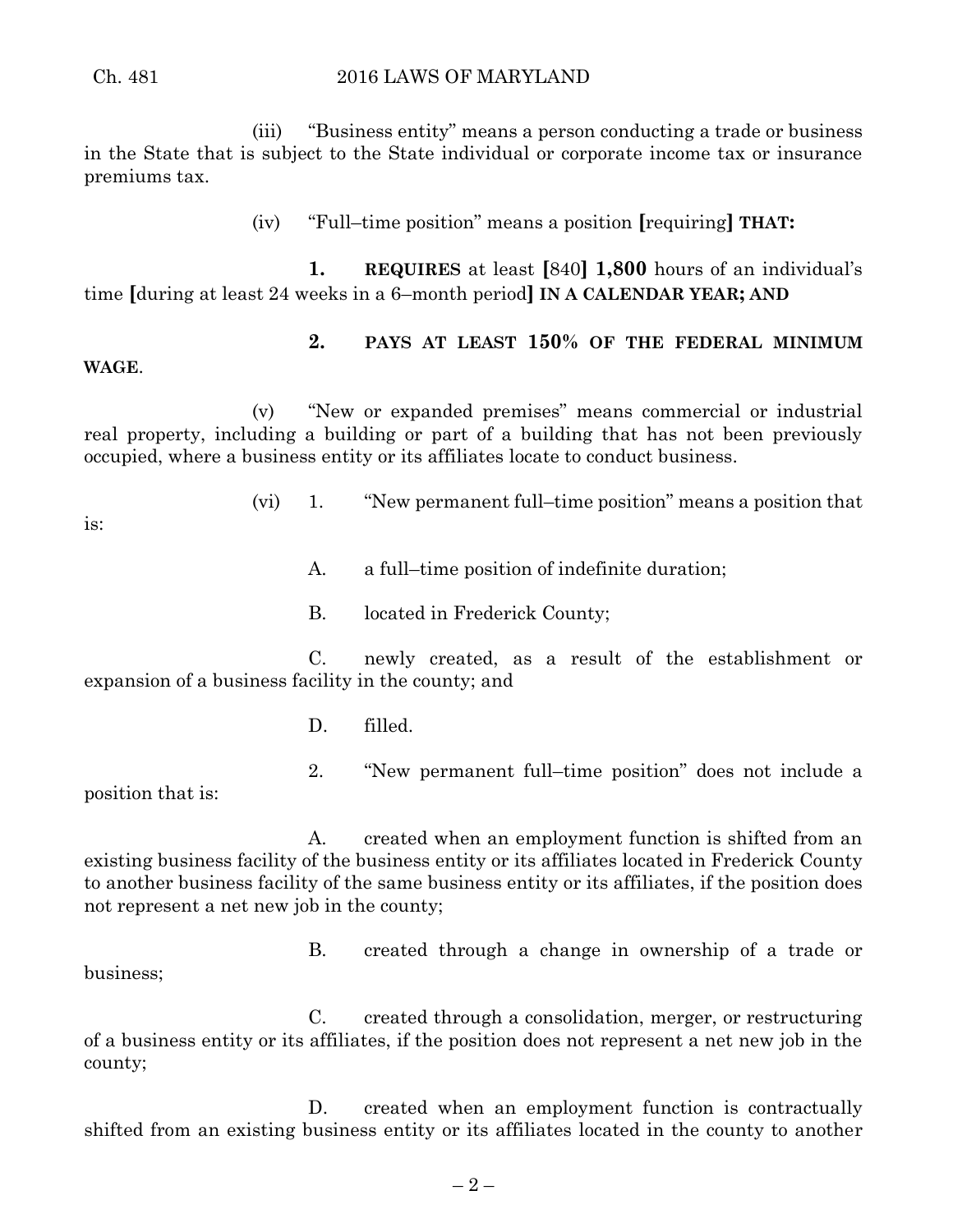business entity or its affiliates, if the position does not represent a net new job in the county; or

E. filled for a period of less than 12 months.

(2) The governing body of Frederick County may grant, by law, a property tax credit against the county property tax imposed on real property owned or leased by a business entity that meets the requirements specified for the tax credit under this subsection.

(3) To qualify for a property tax credit under this subsection, before a business entity obtains the new or expanded premises or hires employees to fill the new permanent full–time positions at the new or expanded premises, the business entity shall provide written notification to the governing body of Frederick County stating:

and

(i) that the business entity intends to claim the property tax credit;

(ii) when the business entity expects to obtain the new or expanded premises and hire the required number of employees in the new permanent full–time positions.

(4) **[**(i)**]** To qualify for a property tax credit under this subsection, **[**an existing**] A** business entity **[**in the county**]** shall:

**[**1. obtain at least an additional 1,500 square feet of new or expanded premises by purchasing newly constructed premises, constructing new premises, causing new premises to be constructed, or leasing previously unoccupied premises; and

2. employ at least one individual in a new permanent full–time position during a 12–month period, during which period the business entity also must obtain and occupy the new or expanded premises.

(ii) To qualify for the property tax credit under this subsection, a new business entity locating in the county shall:**]**

**[**1.**] (I)** obtain at least 2,500 square feet of new or expanded premises by purchasing newly constructed premises, constructing new premises, causing new premises to be constructed, or leasing previously unoccupied premises; and

**[**2.**] (II)** employ at least five individuals in new permanent full–time positions during a 24–month period, during which period the business entity also must obtain and occupy the new or expanded premises.

(5) (i) **[**If an existing**] SUBJECT TO SUBPARAGRAPH (II) OF THIS PARAGRAPH, IF A** business entity **[**in the county meets the requirements of paragraph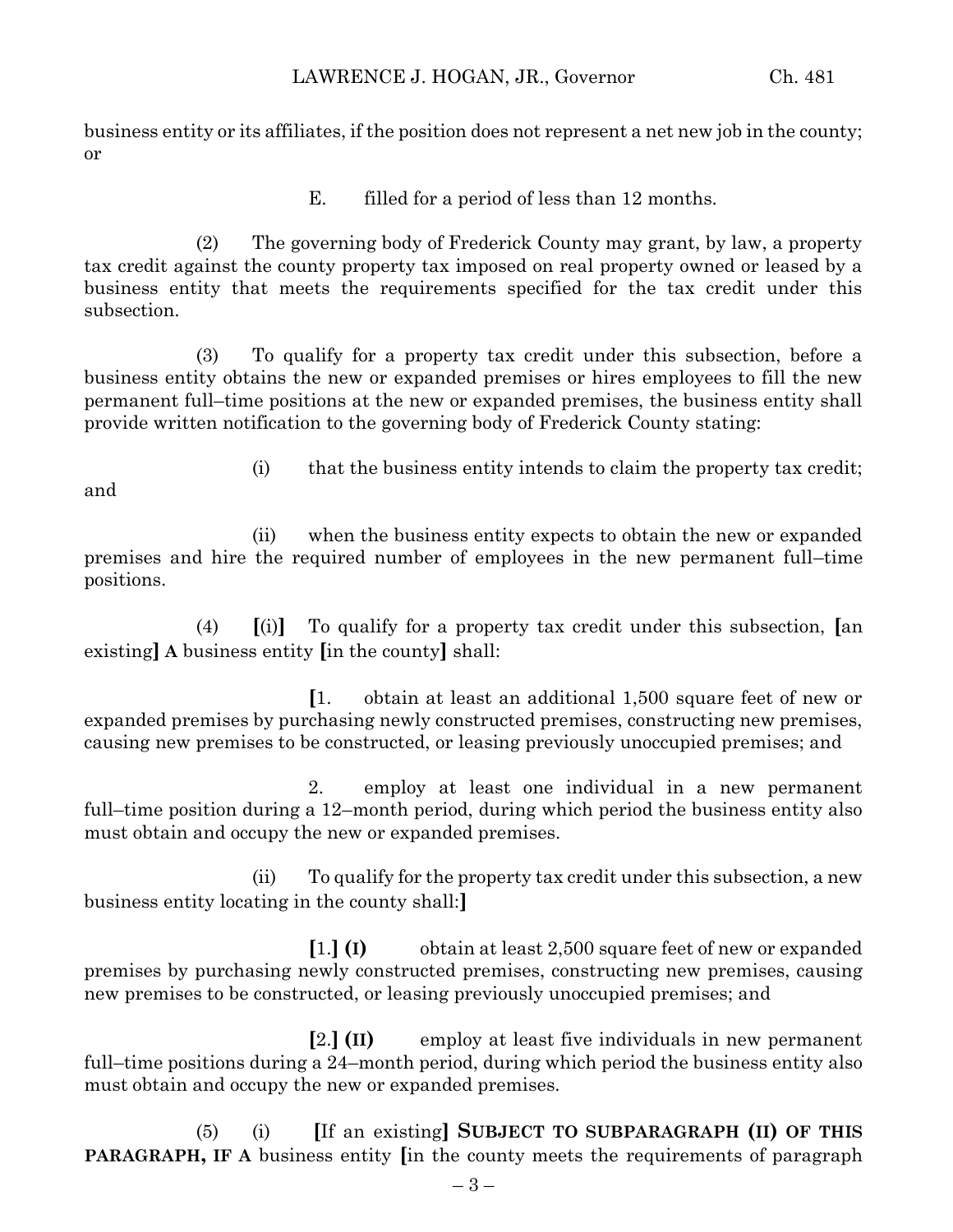(4)(i) of**] QUALIFIES FOR THE PROPERTY TAX CREDIT UNDER** this subsection, the property tax credit **[**granted under this subsection**]** shall equal a percentage of the amount of property tax imposed on the assessment of the new or expanded premises, as follows:

- 1. **[**52%**] 40%** in the 1st and 2nd taxable years;
- 2. **[**39%**] 30%** in the 3rd and 4th taxable years; **[**and**]**
- 3. **[**26%**] 20%** in the 5th and 6th taxable years**; AND**

### **4. 0% FOR EACH TAXABLE YEAR THEREAFTER**.

**[**(ii) If a new business entity locating in the county meets the requirements of paragraph (4)(ii) of this subsection, the property tax credit granted under this subsection shall equal a percentage of the amount of property tax imposed on the assessment of the new or expanded premises, as follows:

- 1. 30% in the 1st and 2nd taxable years;
- 2. 20% in the 3rd and 4th taxable years; and
- 3. 10% in the 5th and 6th taxable years.**]**

**(II) A PROPERTY TAX CREDIT UNDER THIS SUBSECTION MAY NOT BE GRANTED UNTIL THE FIRST TAXABLE YEAR IN WHICH THE COUNTY PROPERTY TAX IMPOSED ON REAL PROPERTY OWNED OR LEASED BY THE BUSINESS ENTITY INCREASES DUE TO THE BUSINESS ENTITY'S QUALIFYING INVESTMENT IN THE NEW OR EXPANDED PREMISES.**

(6) The lessor of real property granted a property tax credit under this subsection shall reduce the amount of taxes for which a business entity is contractually liable under the lease agreement by the amount of any credit granted under this subsection for improvements made by the business entity.

- for:
- (7) The governing body of Frederick County **[**shall**] MAY** provide, by law,

(i) **[**the specific**] ANY ADDITIONAL** requirements for eligibility for a property tax credit authorized under this subsection;

- (ii) any additional limitations on eligibility for the credit; and
- (iii) any other provision appropriate to implement the credit.